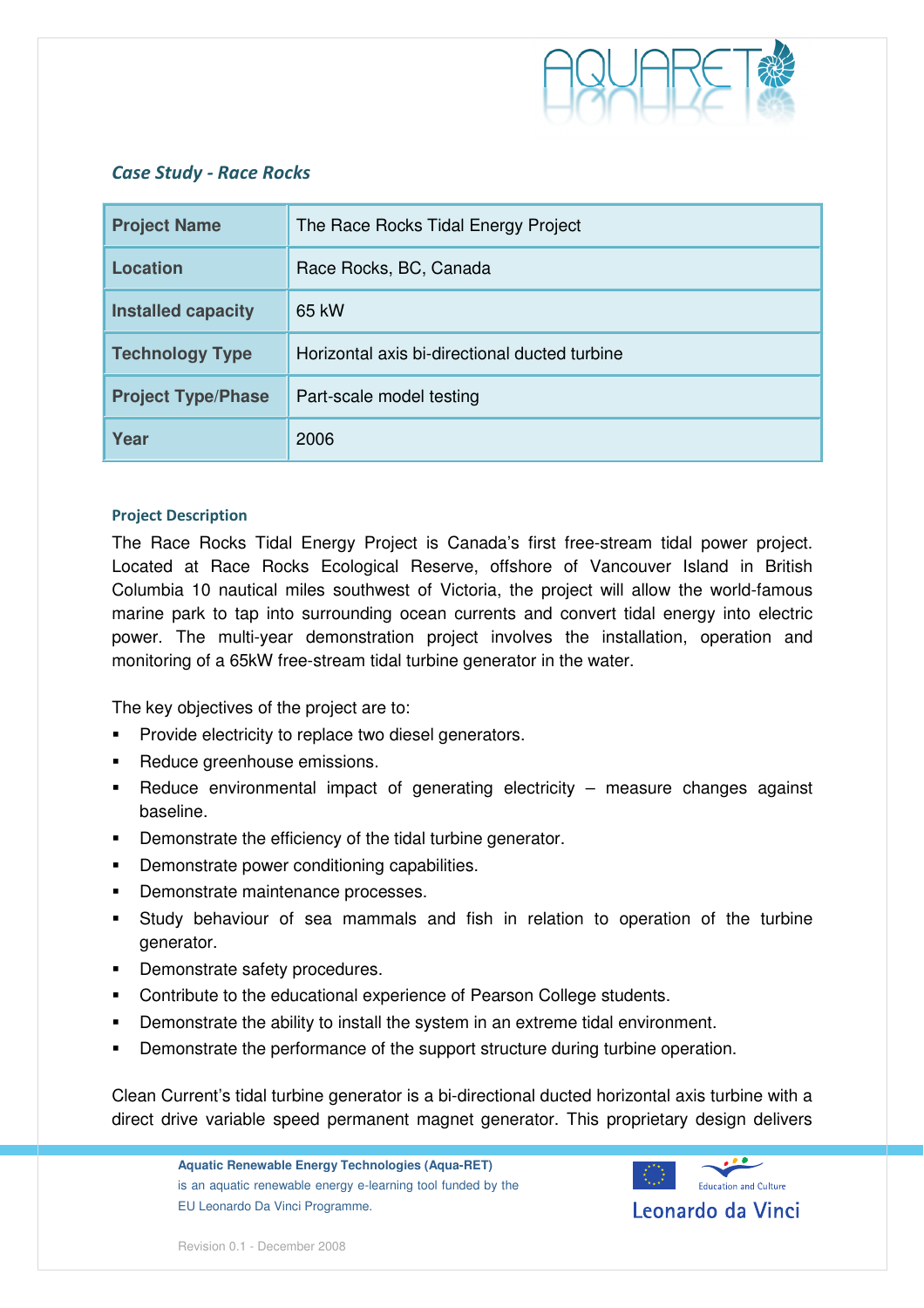

high water-to-wire efficiency. Operability is enhanced by a simple design that has one moving part - the rotor assembly that contains the permanent magnets. There is no drive shaft and no gearbox. The turbine generator has a design life of 10 years (major overhaul every 10 years) and a service life of 25-30 years.

The Clean Current tidal turbine generator (TTG) was installed in 20 metres of water near Race Rocks during the period July to September 2006. The prototype tested is 3.5-metres in diameter and can produce enough electricity for 10 houses. Full scale models will be 14 metres (or more) in diameter and of more than 1 MW in capacity (according to the site's tidal velocity regime). The hydraulic and electrical performance of the TTG was tested using an offline load bank for two months.



Installation of the turbine, September 27, 2006

After testing was completed on December 5, 2006, the TTG was connected to the control system that feeds electricity into the battery storage at Race Rocks. Clean Current's testing at Race Rocks has validated its performance claims for the direct drive permanent magnet generator and the flow enhancement duct design. The tidal turbine generator has successfully extracted power in flows up 6.6 knots. The company is disappointed with the performance of the water lubricated bearing system.

The tidal turbine generator was successfully extracted on May 24, 2007. The unit is being carefully inspected and will be refitted with a new bearing system. The same bearing system will be designed into the commercial scale unit. The retrofit will also include an improved augmenter duct design and an improved antifouling coating. All of the lessons learned at Race Rocks will be incorporated into the commercial scale design.